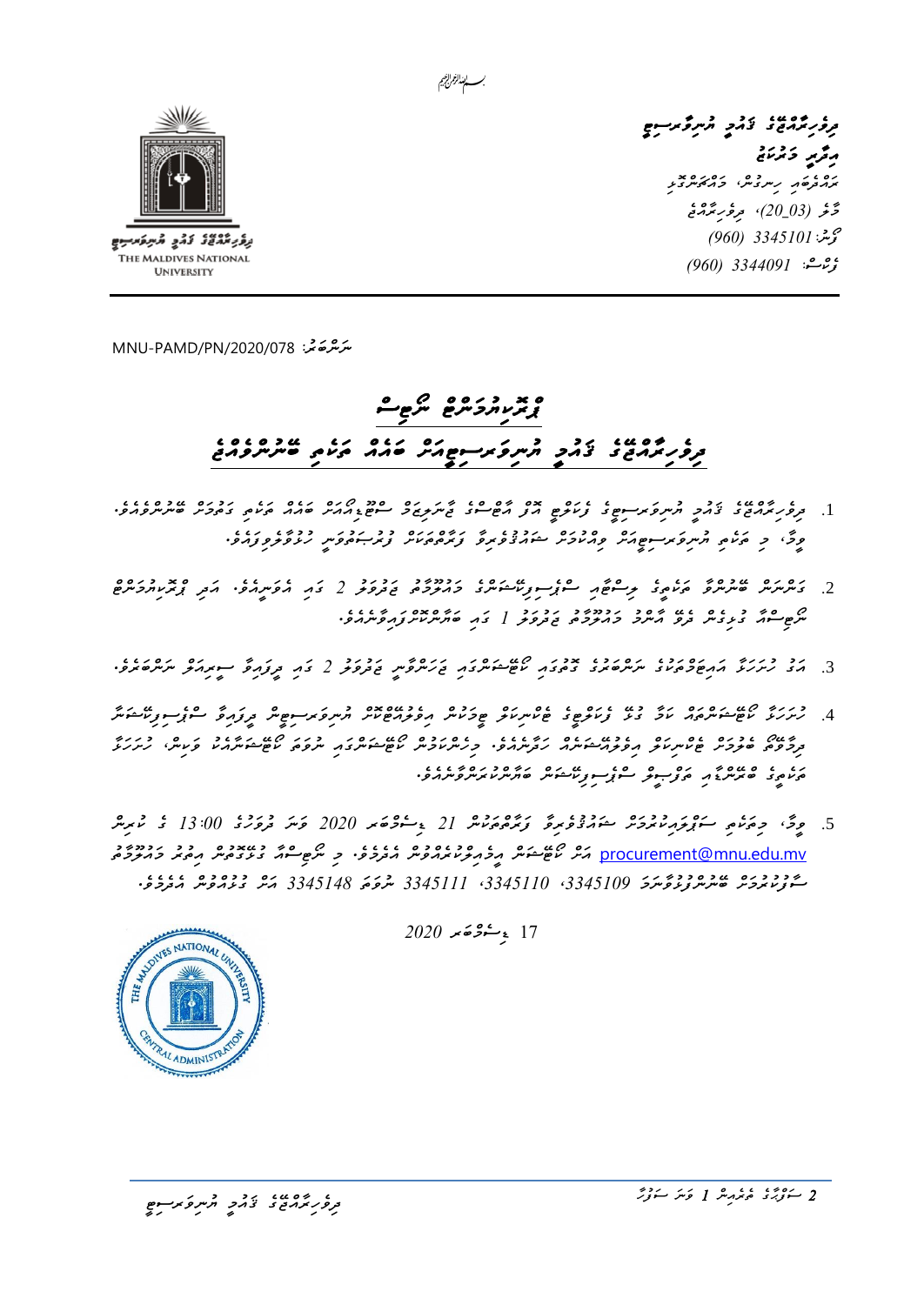ر د ر د<br>**ق**ءو *و د* 

## *ތަކެތި ސަޕްލައިކުރު މާއި ގުޅޭ ގޮތުން ދެވޭ އާއްމު މައުލޫމާތު*

- .1 *އަގު ހުށަހަޅުއްވާއިރު ކޯޓޭޝަންގައި ރޭޓ،ް ޖ.ީއެސ.ްޓީ އަދި ޖުމްލަ އަގު ވަކިން ބަޔާންކުރަންވާނެއެވ.ެ ކުންފުންޏާއި ނުވަތަ އަގު ހުށަހަޅުއްވާ ފަރާތާއި ގުޅޭނެ ފޯނު ނަންބަރަކާއި އީމެއިލް އެޑްރެހެއް ބަޔާންކުރަންވާނެއެވ.ެ* 
	- .2 *ވިއްކާ ތަކެތި ނުވަތަ ހުށަހަޅުއްވާ މަސައްކަތެއްގެ އަގު ހުށަހަޅުއްވާނީ ކްރެޑިޓަށް އެކަން ކޮށްދެވޭނެ އަގެވ.ެ*
- .3 *ވޮރަންޓީ ބޭނުންވާނަމަ އެކަން ޖަދުވަލު 1 ގައި ބަޔާންކޮށްފައިވާނެއެވ.ެ އަދި އިންސްޓޮލޭޝަނ/ްއެސެމްބްލިންގ ބޭނުންވާނަމަ އެކަންވެސް ޖަދުވަލު 1 ގައި ބަޔާންކޮށްފައިވާނެއެވ.ެ މިހެންކަމުން ޖަދުވަލު 1 ގައި ބަޔާންކޮށްފައިވާ ފަދައިން އެ މައުލޫމާތުވެސް ކޯޓޭޝަންގައި ބަޔާންކޮށްފައި އޮންނަންވާނެއެވ.ެ* 
	- .4 *ނޯޓިސްގައި ބަޔާންކޮށްފައިވާ މުއްދަތުގެ ފަހުން ލިބޭ އެއްވެސް ކޯޓޭޝަނެއް މި ޔުނިވަރސިޓީން ބަލައިނުގަންނާނެއެވ.ެ* 
		- .5 مرد مرد دوره دودوه مدودون درد درد مدد مدد درد.<br>5. مردم تحوضر مسروس بر مردم برمرد بروسر مد*ر دورو م*ن شهر مردم وسر مد*رج از ا*ز برا
- .<br>6. پی دوحر دو زیرپرس و وریرمحد دو مربر کرب و شرکت کرده کرد بر در ۱۰۰۰ و در در در در در در در در در استان *ފޮނުވާނީ ކޯޓޭޝަން އީމެއިލްކުރި އީމެއިލް އެޑްރެހަށެވ.ެ ތަކެތި ސަޕްލައިކުރަންވާނީ ޕާރޗޭސް އޯޑަރ ލިބުމުންނެވ.ެ އަދި ތަކެއްޗާއެކު ފޮނުވާ ޑެލިވަރީ ނޯޓްގައި ޕާރޗޭސް އޯޑަރ ގެ ނަންބަރު ބަޔާންކުރަންވާނެއެވ.ެ*
- .7 *މަސައްކަތެއްކުރުމަށް އިޚްތިޔާރުކުރެވޭ ފަރާތެއްނަމަ އެފަރާތަކާއެކު ދިވެހިރާއްޖޭގެ ޤައުމީ ޔުނިވަރސިޓީން އެއްބަސްވުމުގައި*  <del></sub>ح دی عاما کے دورے دی کے عام کا عامات کے دورے در دورے کے دورے دورے دی۔<br>سور *ماہر سرم دور* تحریکوسو ماہ کی کوسو ت*و دہر مور* کو سور *سور مورد مورد کے دور کے دور کے دور*ے دورے دورے دورے</del>
	- .8 *ޕާރޗޭސް އޯޑަރ ފޮނުވާތާ އެންމެ ލަސްވެގެން 48 ގަޑިއިރު ތެރޭގައި ތަކެތި ސަޕްލައިކޮށް ނިންމަންވާނެއެވ.ެ*
- .<br>9 مسروس، توسط مرسوق مع نومو مسروسی در در مرد برد و در دومبر و در در مدیست مرد موس *އާއި ޖީއެސްޓީ ރަޖިސްޓްރޭޝަންގެ ކޮޕީ މިޔުނިވަރސިޓީން ބޭނުންވެއްޖެ ހިނދެއްގައި ހުށަހަޅަންޖެހޭއެވ.ެ*



مەم برابراتكى با

*2 ސަފްޙާގެ ތެރެއިން 2 ވަނަ ސަފުހާ*

<del>م عرض در در در در در وی</del><br>مر*ور برم*ح در نامز در مرسوم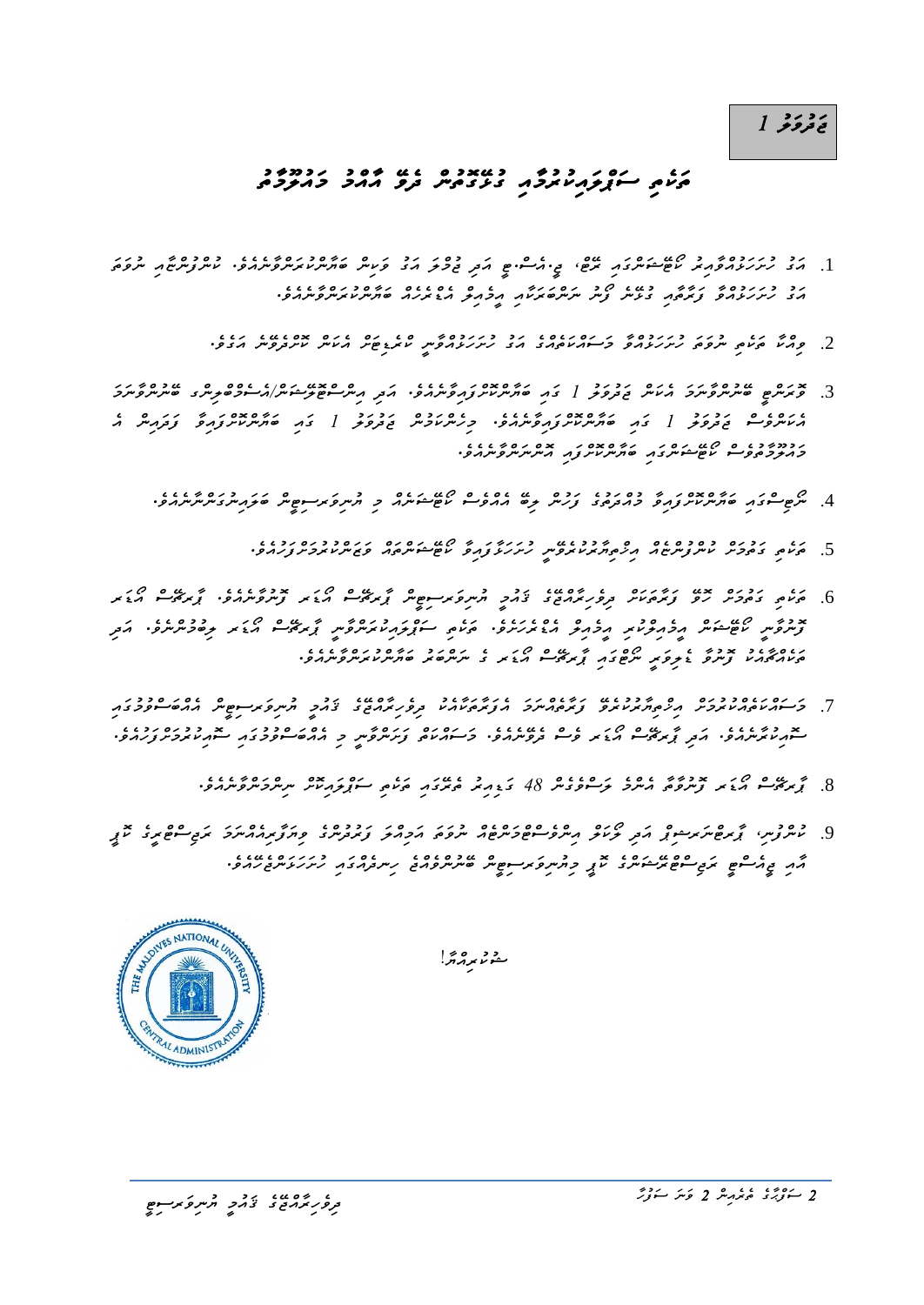## *ޖަދުވަލު 2*

## **EQUIPMENT NEEDED FOR MEDIA STUDIO**

| $\#$           | Equipment            | Specifications                                        | Quantity  |
|----------------|----------------------|-------------------------------------------------------|-----------|
| $\mathbf{1}$   | Wireless             | ✓ Camera-Mountable Receiver                           | 3 units   |
|                | Microphone           | $\checkmark$ Bodypack Transmitter                     |           |
|                | system               | $\checkmark$ Clip-On Lavalier Mic                     |           |
|                | (Pin mic)            | $\checkmark$ 1680 Tunable Frequencies Across 42 MHz   |           |
|                |                      | ← Auto Frequency Scan Finds Open Bands                |           |
|                |                      | $\checkmark$ 3 Level Squelch to Block Interference    |           |
|                |                      | $\checkmark$ 20 Banks With 12 Channel Presets Each    |           |
|                |                      | ✓ Compandor For Clearer Sound                         |           |
|                |                      | ✔ Auto-Lock to Prevent Accidental Adjustment          |           |
| $\overline{2}$ | Wireless             | $\checkmark$ Camera-Mountable Receiver                | 2 Units   |
|                | Microphone           | $\checkmark$ Handheld Transmitter                     |           |
|                | system               | ✓ Clip-On Lavalier Mic                                |           |
|                | (Handheld            | $\checkmark$ 1680 Tunable Frequencies Across 42 MHz   |           |
|                | Mic)                 | √ Auto Frequency Scan Finds Open Bands                |           |
|                |                      | ✔ 3 Level Squelch To Block Interference               |           |
|                |                      | $\checkmark$ 20 Banks With 12 Channel Presets Each    |           |
|                |                      | ✓ Compandor For Clearer Sound                         |           |
|                |                      | Auto-Lock to Prevent Accidental Adjustment            |           |
| 3              | Light (On            | $\checkmark$<br>Temperature: $2500K - 6500K$ or more  | 2 units   |
|                | Camera) with         | Dimming: 1-100%<br>$\checkmark$                       |           |
|                | shoe mount           | Batteries/AC power/integrated battery<br>$\checkmark$ |           |
|                |                      | <b>HSI</b> Color Control<br>$\checkmark$              |           |
| $\overline{4}$ | Video light kit      | $\checkmark$<br>RGB LED Studio 3-Video Light Kit      | 1Kit      |
|                | 3 Or 4 lights        | $\checkmark$<br>Temperature: $3200 - 5600K$ or better |           |
|                | with batteries       | Cooling system: Passive<br>$\checkmark$               |           |
|                |                      | $\checkmark$<br>Battery: Sony L- series (NP-F)        |           |
|                |                      | $\checkmark$<br><b>Soft Diffusers</b>                 |           |
|                |                      | $\checkmark$<br>Light Stands: 7Inch                   |           |
| 5              | Battery for kit      | $\checkmark$<br>NP-F750 7.2V 4400mAh Batteries        | 12 pieces |
|                |                      | Lithium-Ion Chemistry<br>✓                            |           |
|                |                      | ✓<br>Charger                                          |           |
| 6              | Video light kit      | Bi-Color LED Video Light Kit with Lantern Soft-<br>✓  | 1kit      |
|                | with soft-box        | box                                                   |           |
|                |                      | 26" Lantern Softbox, 120° Beam Spread<br>✓            |           |
|                |                      | Variable Color: 3200 to 5600K, CRI: 97<br>✓           |           |
|                |                      | $\checkmark$<br>0 to 99% Dimming                      |           |
|                |                      | Light Stand: 7"inch<br>✓                              |           |
| 7              | <b>Tripod System</b> | Load: Minimum 4 KG<br>$\checkmark$                    | 1 unit    |
|                | & Universal          | Dolly Tripod Foot Compatibility: Round Feet<br>v      |           |
|                | <b>Tripod Dolly</b>  | Working Footprint: Minimum 30"                        |           |
|                | Kit                  |                                                       |           |

*2 ސަފްޙާގެ ތެރެއިން 3 ވަނަ ސަފުހާ*